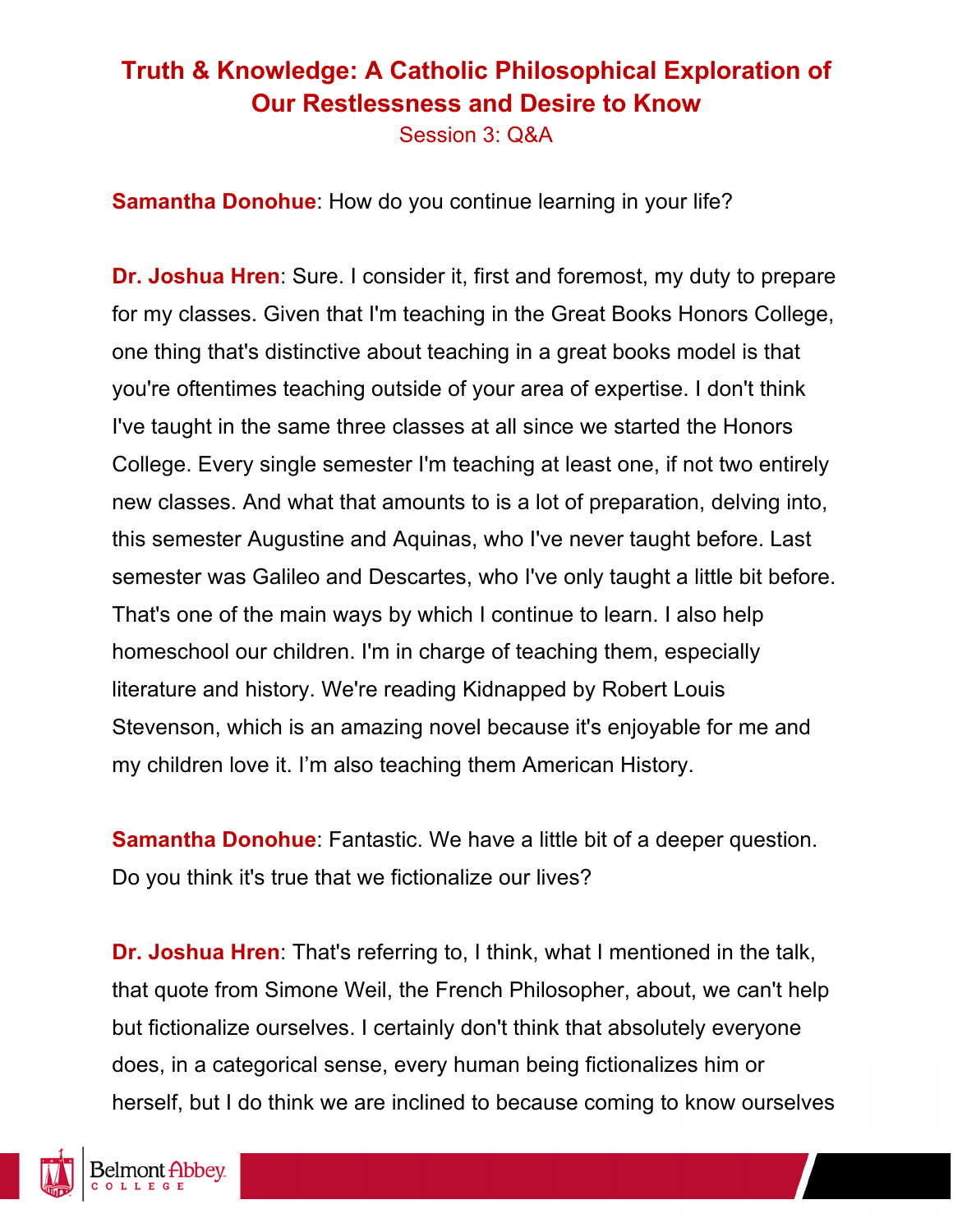Session 3: Q&A

and gaining that self-knowledge about who we truly are is only something that we can really receive

well if we have cultivated sufficient virtue to be able to receive it. So if we haven't cultivated the virtues, and then we come to know things about ourselves, right? We typically then don't want to hear certain things about who we really are. So we might fictionalize ourselves in the sense of either being more inclined to build ourselves up and puff our virtues up into something or our merits or our strengths up beyond the degree that we should. Or we're inclined to focus on

the aspects of ourselves that are our weak points. I think if we cultivate the virtues, both intellectual and moral, we're not going to be inclined to resort to those fictions because we'll be able to bear it. Do you know what I mean? We'll be able to receive it, and it's not going to be something that will either puff us up or deflate us.

**Samantha Donohue**: Dr. Wysocki, do you want to comment on that same question?

**Dr. Joe Wysocki**: I was just thinking about our love of imitation at the beginning of Aristotle's Poetics. Thinking about fictionalizing ourselves in the sense that thinking in terms of when we act and when we act virtuously, we're doing so most often not in some abstract way that we've deduced from general principles but by imitating others. I don't know if I would say it's fictionalizing ourselves so much as we're using the imagination to sort of create a narrative that we then live, that we place ourselves in. A

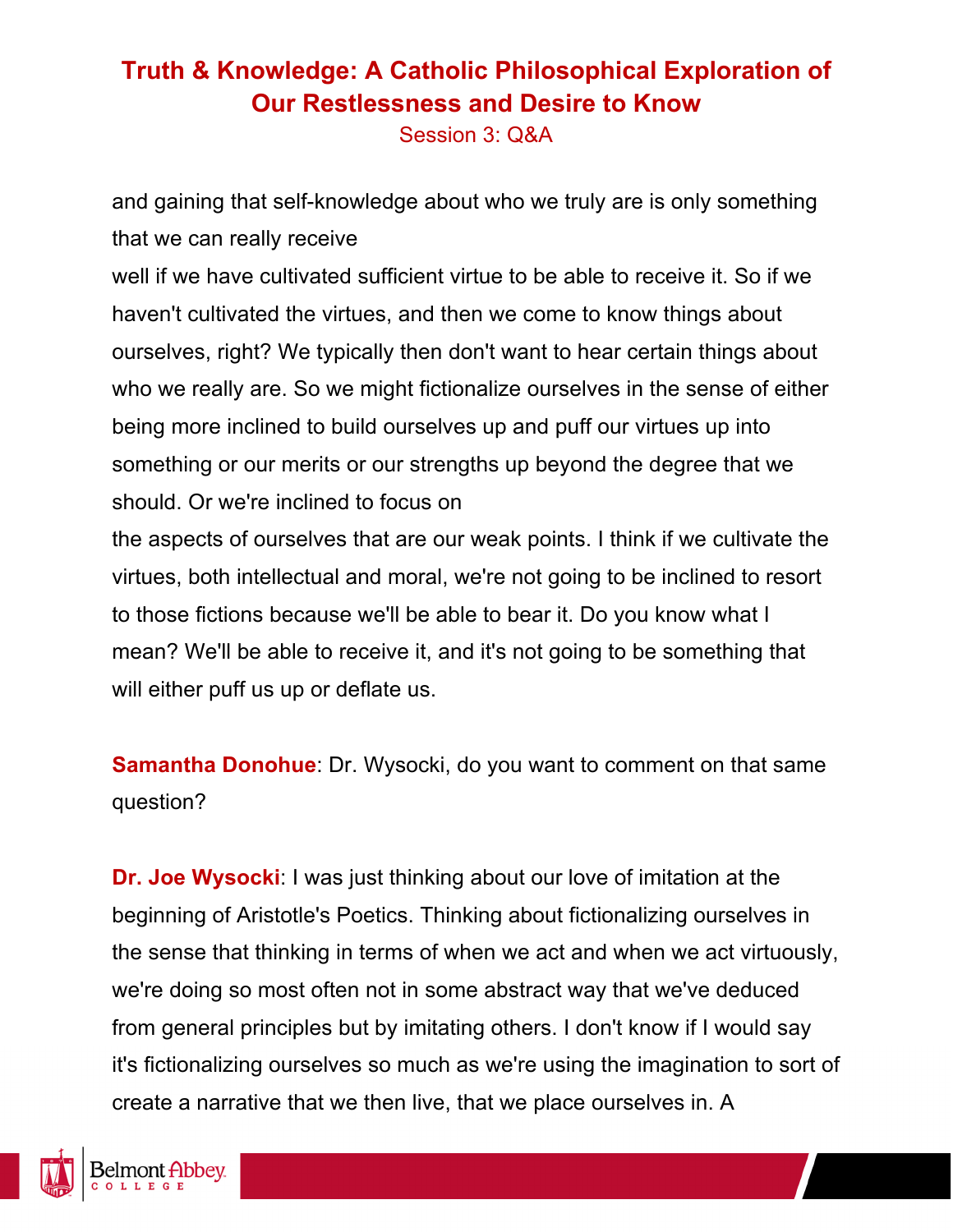Session 3: Q&A

courageous person, but reading Kidnapped, a courageous person would do this thing, and now I want to. When this comes up later on today, or these things that will come up later on this week, these challenges I might have, I have almost a dramatic, imaginative view of how I will respond to those. Maybe that helps me to grow in virtue.

**Samantha Donohue**: So there's so much to learn. How do you prioritize your time in the learning process?

**Dr. Joshua Hren**: That's a great question.

**Dr. Joe Wysocki**: Necessity does that a lot for me. In some way, it takes the choice out of my hands. I have some choice in terms of the courses I will teach, and that's what necessitates what I'm going to be thinking about now. And so, beginning with the primary texts that we're going to teach and then getting to some secondary literature on that text that we don't use in class. Generally, a Great Books approach to education is that we're going to stick with the primary texts for the undergraduates, and secondary texts can help us as we prepare. And then, even choosing my courses, very often there's a certain number of courses that we have to teach, but it is, as Tocqueville would say, a sort of salutary yoke that we place on ourselves. These books are just so wonderful that being forced to read a certain book and focus one's attention can be really salutary to one's learning. Because actually, even for those of us who are inclined to this type of education, with

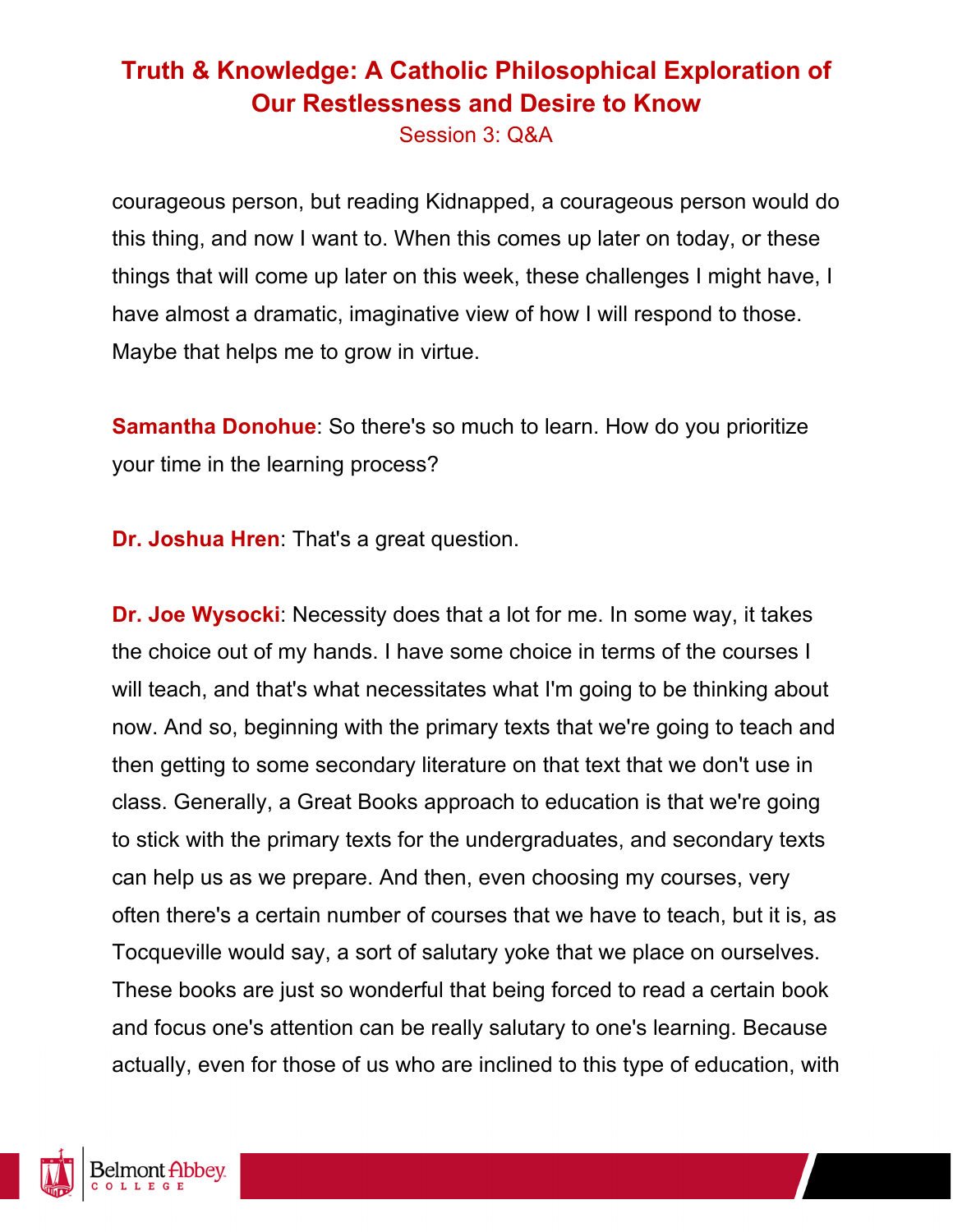Session 3: Q&A

the phone now and the access to all of these texts, one can become distracted.

For example, the other night, I'm teaching Tocqueville, an entire course on Tocqueville this semester, and there's a chapter where he says, "We're all Cartesians." I mentioned this in the talk. We're followers of Descartes. And the other night, I just picked up the Descartes before bed, and Dr. Hren was teasing me because it's not really usually pleasure reading, Descartes.

I just started reading some of his discourse on method because he says we have this Cartesian method and I said, "Okay, I can read a little bit of this, but I ought not to spend too much time reading this because it's going to distract me from Aristotle's Rhetoric and Tocqueville's Democracy in America, and that's what I need to be focusing on right now." So there is so much, and there can be a temptation in a Great Books program because it's all so wonderful. I want to get to read it all. But balancing that with what is best for the students. Right now, they need to focus, and I need to model that for them as best as possible.

**Dr. Joshua Hren**: I remember that in the talk that I gave, I was mentioning that for someone like myself or a student in the honors college, the trouble is going to be, I'm so far into Kant's discourse on reason or something like that, that I have a hard time getting out of that to read the news, right? But I actually imagine that for a lot of people, I don't need to imagine; I know for

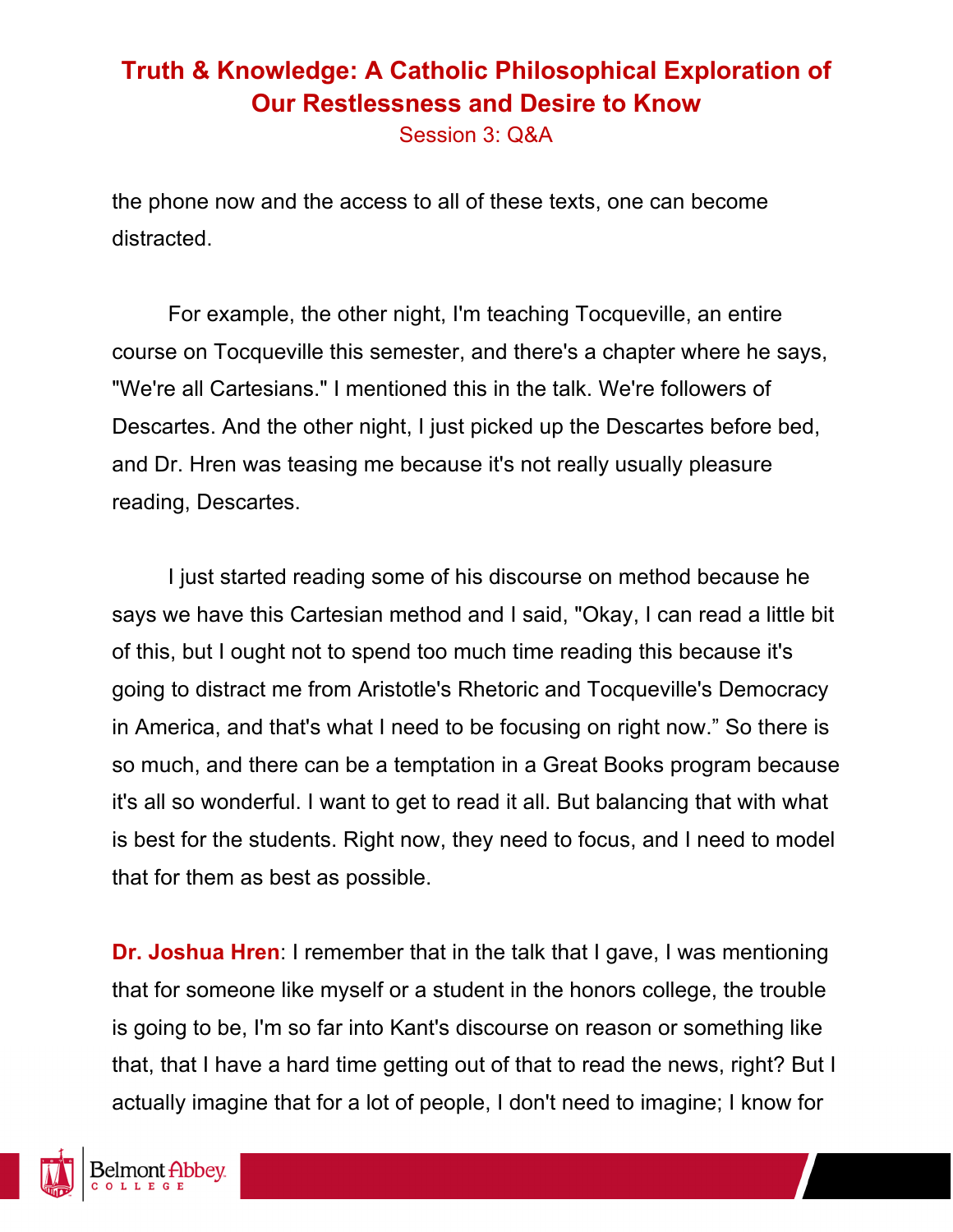Session 3: Q&A

a lot of people, unless you're a sort of professional philosopher or an academic are a student, it's the reverse. The reverse is the real struggle that most human beings have to sort of figure out, which is, I'm inclined to actually read the news and read these middle brow analyses of policy or the events of the day. And so the difficulty, then, is I need to continue to return to, let's say Aquinas' Treaty on Law, or if I'm thinking of thinking about the events of the day, in terms of politics, like to reread the constitution, or maybe read it for the first time. To return to those more permanent and solid texts as a way of constantly framing and using that immense amount of criteria to interpret the rest of reality.

**Samantha Donohue:** That's a good way to look about it. So we have another question on Tocqueville, for you Dr. Wysocki. What other works by Tocqueville have you studied, and why is this one your favorite?

**Dr. Joe Wysocki**: So actually my answer is that I have not really read any other works by Tocqueville. I have read selections of his other major work. He has really two major works. That's Democracy in America and then, The Old Regime and The Revolution. It's an analysis of the French Revolution. And I am teaching it for the first time this semester, so I've begun to read it. It's not until late November that we're going to read it, but these are the sort of small ways within the Honors College where there's so much to learn. I try to organically, in small ways, add on texts around the focus that I have. I've done Democracy in America for many years. And I said, "Well, I think

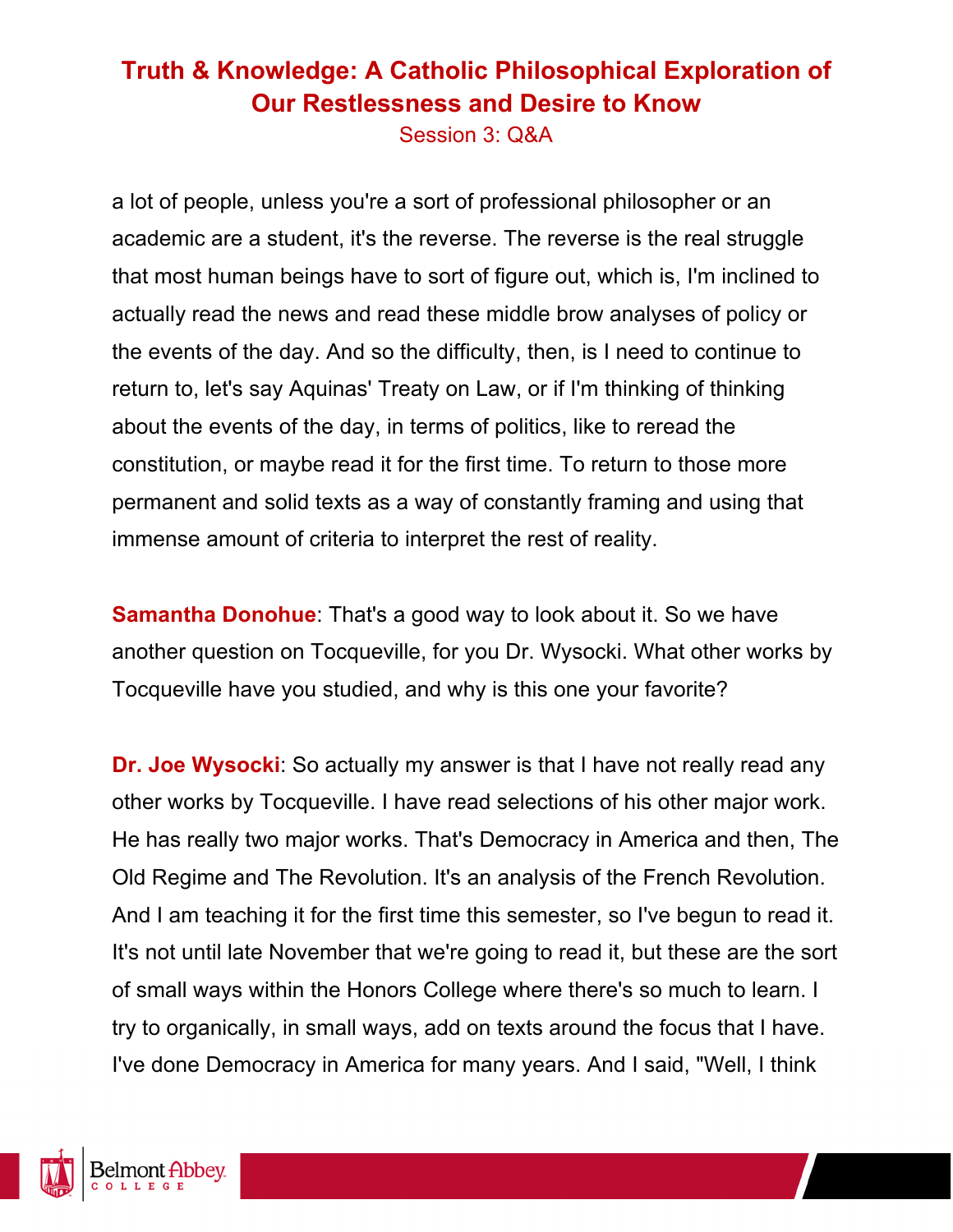Session 3: Q&A

it's time for me to read his other work, and I'm going to teach it for the first time. And I'm very excited.

This summer, again, this is one of these ways to read a new text, but maybe tie it to something we're doing. I read Montesquieu over the summer. I taught a course on Montesquieu, and it was the first time I had read Montesquieu's Spirit of the Laws. And Tocqueville, at one point in the letter to his friend, Beaumont, with whom he traveled around in America, said, "Every day I spend time with three of my best friends, Rousseau, Pascal, and Montesquieu." Three other great French philosophers. And I had never read Montesquieu, so this summer, I was able to, and it's helped immensely in my understanding of Tocqueville. This is an area that I've really come to love Tocqueville and his writings. And so kind of expanding that and turning to his sources and now beginning to read his other work.

**Samantha Donohue**: This is back to Tocqueville. What does the lack of contemplation in a democratic society do?

**Dr. Joe Wysocki**: Sure. You know, Tocqueville has a chapter, obviously, on this. It's a chapter on how Americans do the sciences, and by sciences, he means I probably mentioned this in the talk, almost everything. Philosophy. It's broader than the natural sciences. Now, he says, they don't engage in the contemplation about the foundational truths of the sciences, whatever that science may be. And ultimately, they stick to the practical application of all of those things. That's what they want to know. How do we

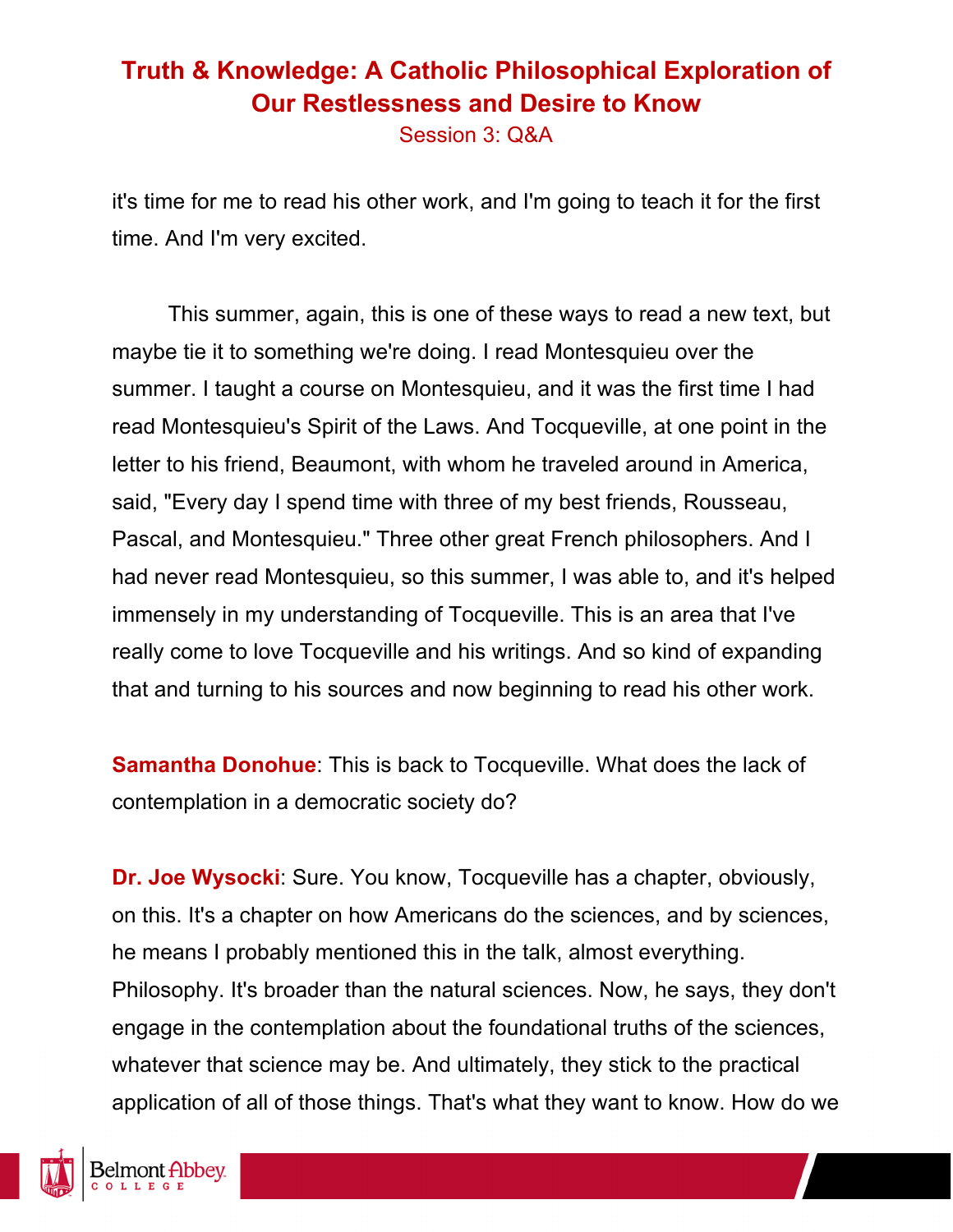Session 3: Q&A

apply this thing? That's the American intellectual way. And in that chapter, he says, so here's the very low bad thing that happens. That's not as important. But one bad consequence is that eventually, you're going to do the practical side of things poorly. If people have not thought about, and at some level apprehended those fundamental truths behind the application, whether that's engineering, if you can't understand some of the theoretical math or some of the theoretical physics or if you are involved in political life, which can be very practical in policy, if you have not thought about the foundations of those things, you're not going to do the practical thing well over time. You're not going to be able to innovate. That's part of the American some of the good parts of being an American, some of it can be a kind of a drawback for Tocqueville as well, but innovation. To be able to even innovate without having a grasp of those fundamentals is going to be difficult.

But probably the higher problem is, is a spiritual poverty that we're going to experience. That is that for most of us, in a democratic society, contemplation is going to be through the form of some kind of prayer to life. It's not going to be Cartesian metaphysics. It's going to be a prayer life, which means that we're not being nourished by prayer. Maybe you can speak to this too?

**Dr. Joshua Hren**: It reminds me a little bit about what Plato says in the Phaedrus about those who are the inventors of things aren't always the

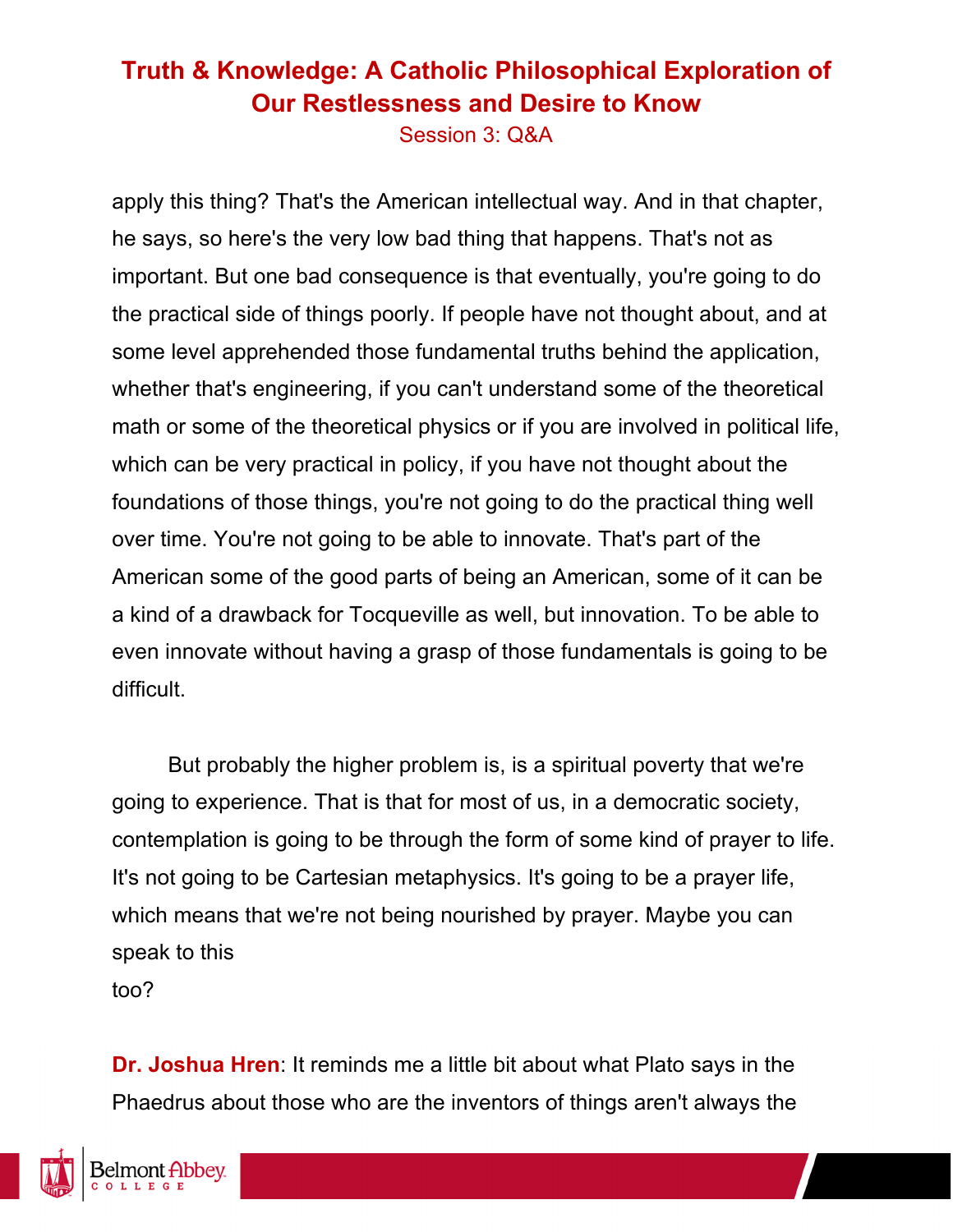Session 3: Q&A

best judges of the goodness of those things. And so, with all of the innovation and all of the invention that's happening in a democratic society, there's just this assumption that it's good. So it's not just that it is. I would just add, you said it all, but I would just add that it's not just a neutral acceptance of all of this innovation and this change and what we could call restlessness. It's a presumption or even a declaration that that's all good. Do you know what I mean? And that those inventions are definitely good. That innovation is definitely good, without, to put it frankly, without asking what goodness is. For example, what does it mean to say that something is good?

**Dr. Joe Wysocki**: No, that's right. We have new powers that we're discovering every single day.

We're not talking about what ends those powers are tailored to.

**Dr. Joshua Hren**: And typically, it seems like those questions come second or in an aftermath

**Dr. Joe Wysocki**: That's right.

**Dr. Joshua Hren**: Of the use of these new technologies. So they might be employed for five years, and then some Catholic college will open up a Bioethics center and say these crazy things are happening right with

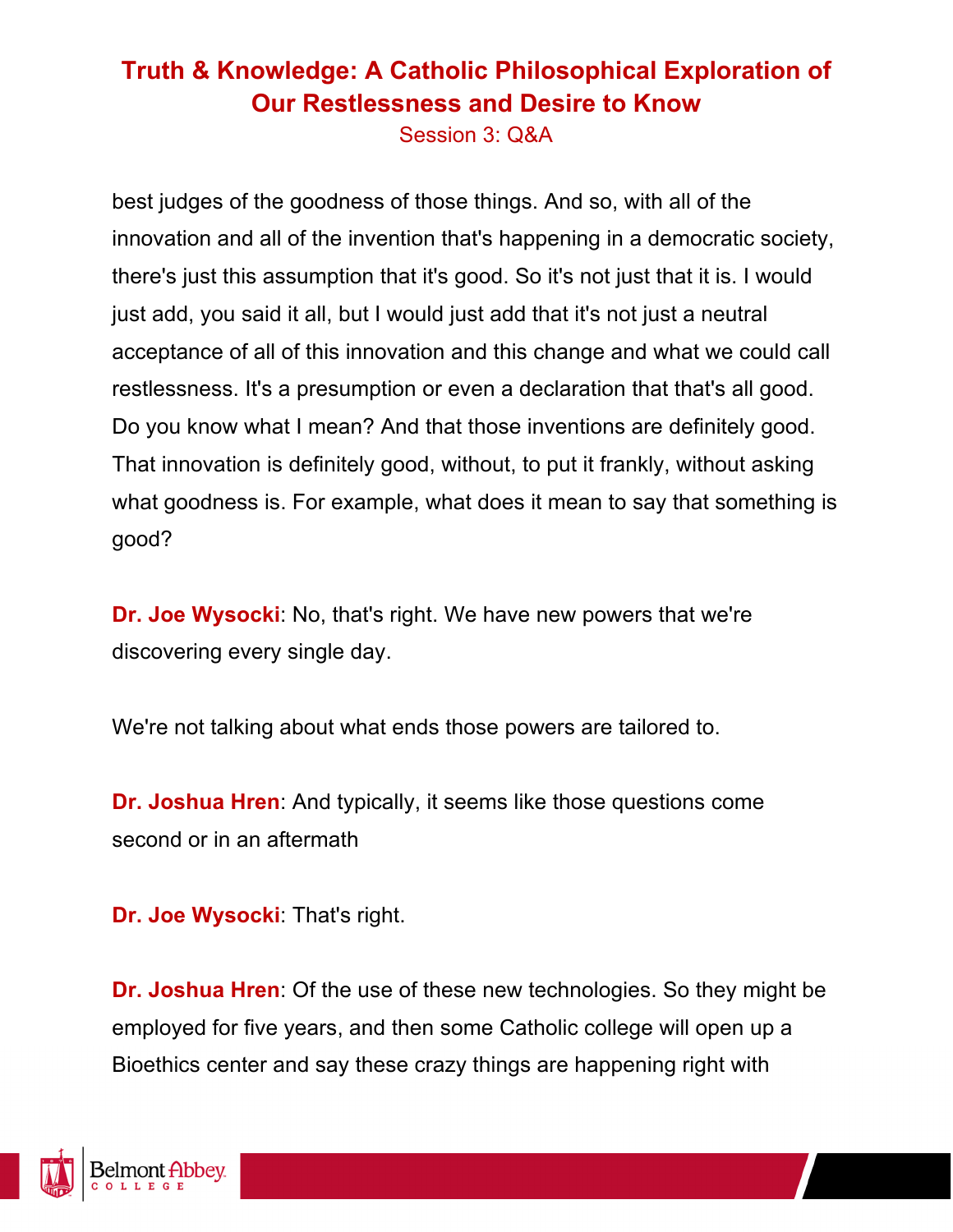Session 3: Q&A

genes. What are we supposed to do? And then they'll get a professor to think about it and write about it.

**Dr. Joe Wysocki**: In terms of higher education, so many colleges are under immense pressure today, immense pressure to survive. And that means that you're constantly thinking about programs. You're constantly thinking about programs that will draw students. If the people who are running universities haven't been able to engage in that contemplation, somebody who sees the vision, and we're lucky to have that here. But even your programs you're going to say, well, this thing as a new program that teaches you how to do this, and you go ahead and you add these programs without asking the question, is this course of study really good for any human being? I think there's just a lot of programs that are added at a lot of colleges that nobody's really asked that question. It's "Well, but people are going to this. It turns out that the data shows people are attracted to that." And you go, "Is that because of our fallen nature maybe?" What is going on here?

**Dr. Joshua Hren**: Right. Basically, you can't just automatically take descriptive knowledge, which is, this is the way that things are and just say, that's also prescriptive. Truth, therefore, it should be that way.

**Samantha Donohue**: How do I get involved in the Great Books, and what is your guidance on being a lifelong learner? Dr. Joe Wysocki: Do you want to start?

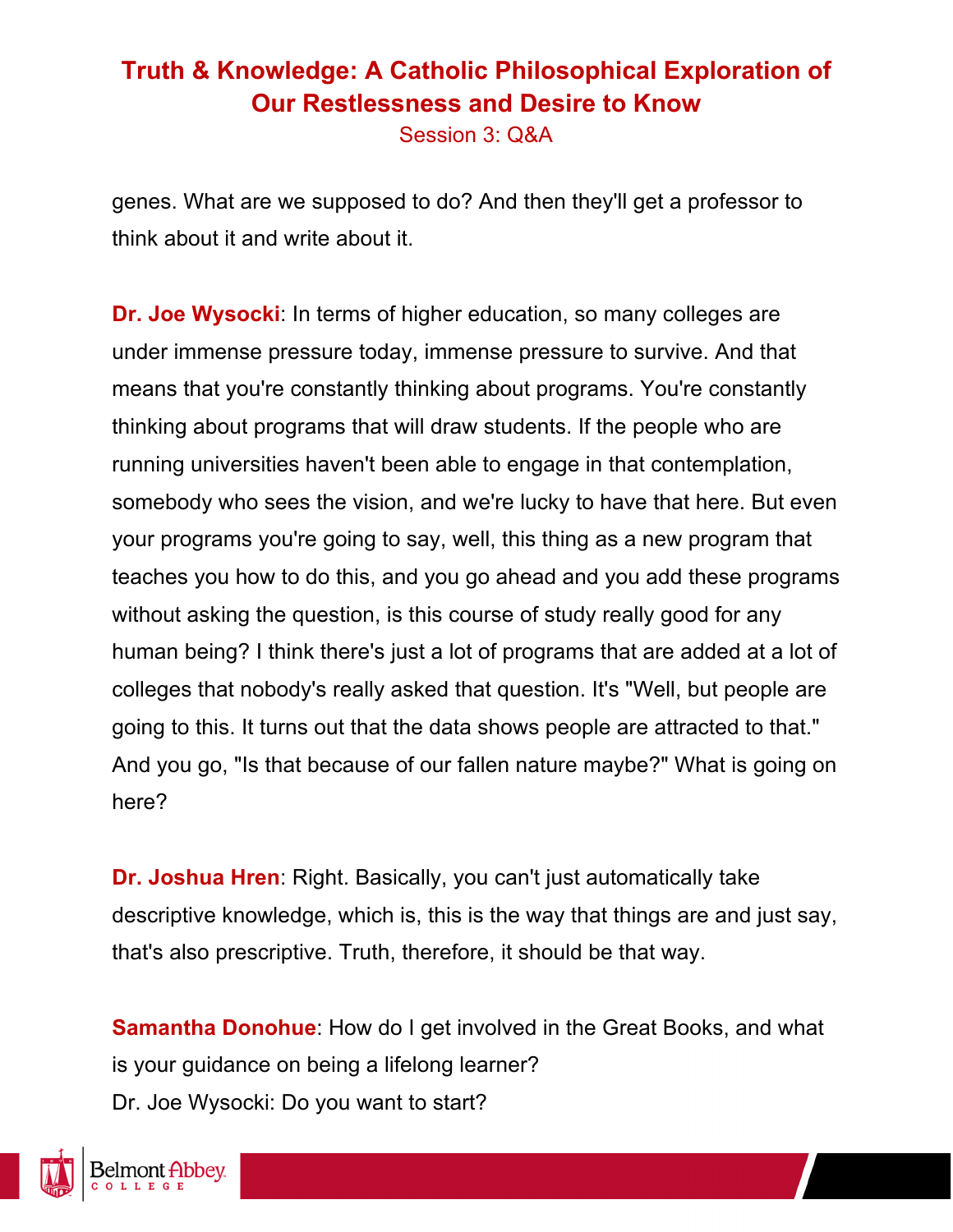Session 3: Q&A

**Dr. Joshua Hren**: Sure. Well, I guess I would say that in terms of the great books that are most

likely going to be more accessible if you've never read a great book before, I would advise picking up something like Homer's Iliad or The Odyssey, plays by Shakespeare, reading them very carefully and even slowly over time. One of the wonderful things about a Shakespeare play, obviously, is on the one hand, written to be performed, but in terms of reading, if you don't have a lot of time, you can read an act a night, or something like that, and it's sort of broken up into these subsections naturally for you. You can just use that to your advantage if you have a very active life and not a lot of time on your hands. But I would say starting with literature or poetry instead of starting with philosophy would be one thing I would advise.

Here, in our freshmen curriculum, we actually have one of the more difficult philosophical texts in the Fall of freshman year. That is Aristotle's Organon, and students really struggle with it. It's his treatises on logic. But we also pair that with Homer's poetry, and students have expressed their relief at the experience to be able to do both at once because it's not all as difficult or as intense. I think there are fewer people in the world who have a sort of philosophical bent or a philosophical inclination. That's not saying that that's wrong or bad; it's just sort of the way that it is. What that means is that just more people will be able to appreciate literature than philosophy and really glean philosophical wisdom through reading poetical texts. That is the way that I would put it.